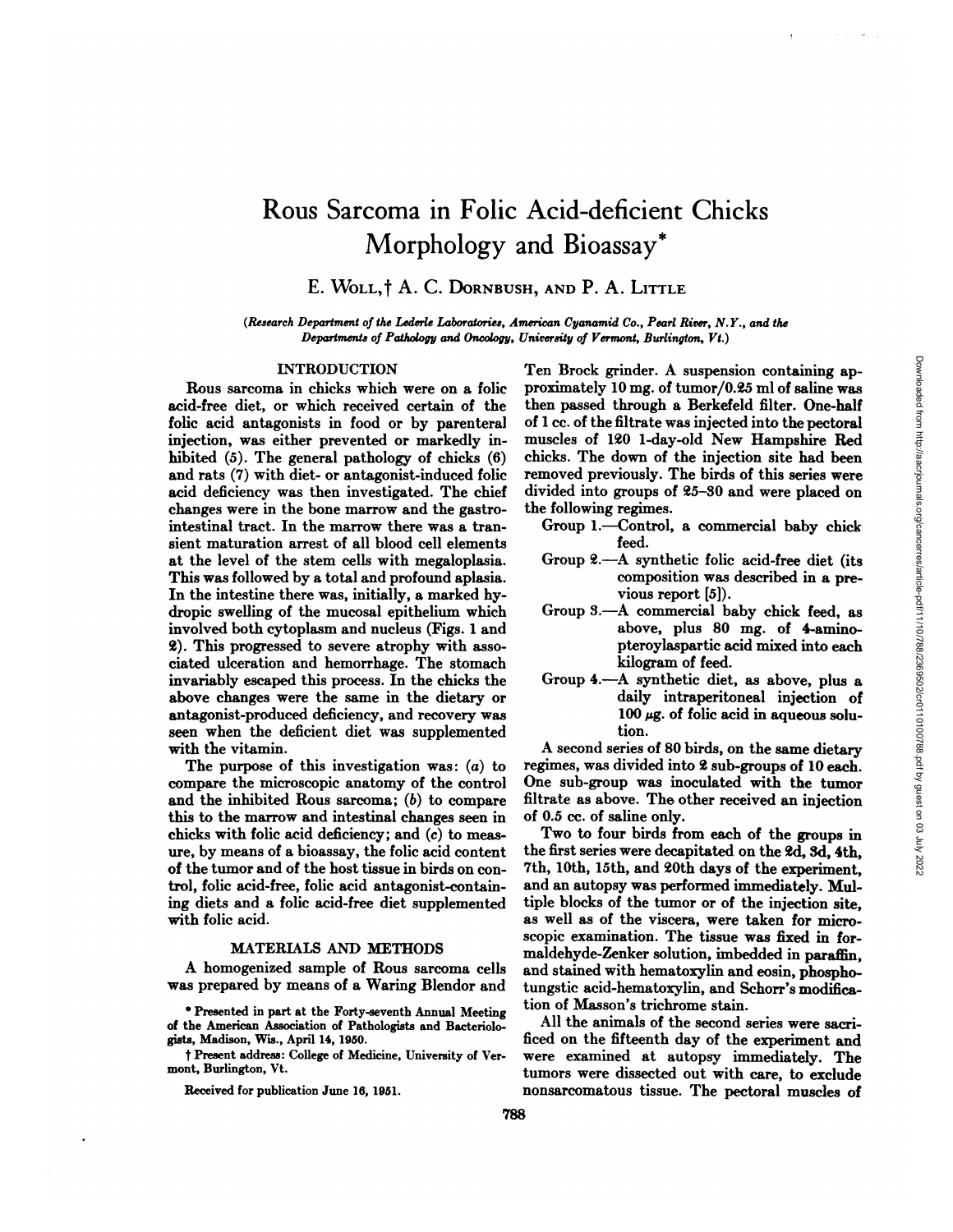the saline-injected animals were also excised. The yield from each sub-group was pooled and stored in separate containers in dry ice until used. Weighed equal suspensions of the material were then assayed, with Lactobacillus casei as the test organism and folic acid as the standard. The method was that described by Teply and Elvehjem **(4), except that Nonit-treated peptone and DL** alanine were omitted from the basal media.

# **RESULTS**

### SERIES<sub>1</sub>

*Group 1 (commercialfeed).—Every bird showed* a rapidly growing tumor with the characteristic infarction, hemorrhage, and myxomatous consist ency. Microscopically, the typical cell was small, round, with a delicate, scant, homogeneous cyto plasm, and finely distributed nuclear chromatin (Fig. 3). The cells were arranged in syncytoid masses. Mitoses were infrequent. Little or no reac tive change was seen at the margins of the growth. Microscopic pulmonary metastases were found frequently. These showed the same features as the primary tumors.

*Group 2* (folic acid-free diet).—For the first 7 days, there was no gross evidence of tumor. How ever, multiple sections of the inoculation site, at many levels, did reveal minute microscopic foci of tumor as early as the 3d day. Later in the ex periment (15-20 days), a rare, very small, pale yellow, firm tumor nodule was detected. This is at variance with a previous observation (5), based on gross examination, that no tumor was found in chicks on a folic acid-free diet.

Microscopically, from the earliest evidence of tumor to the end of the experiment, a uniform pat tern could be discerned. As compared to the con trol, the typical cell was much larger; it was round or polygonal. The cytoplasm was more abundant and dense. Centrally, it was coarsely granular, while the margin was vacuolated. The nucleus also was much larger. It was vesicular and con tamed a single dense nucleolus. Mitotic figures were seen with the same low frequency as in the controls. Phagocytosis by the tumor cells was common (Fig. 4). The older tumor (20 days) showed active proliferation of fibroblasts and capillaries. Collagen deposition was limited to the normal-appearing young fibroblasts. There was also a peripheral accumulation of lymphocytes. Unexpected were two instances of microscopic pulmonary metastasis. The same pattern as in the primary tumor was seen, except for the lack of reactive changes.

*Group*  $3$  (commercial feed with antagonist supple*ment*).—The outstanding finding was the almost complete absence of tumor, grossly or microscopically. From the fifteenth day on, three instances of a single microscopic focus were found. The pat tern was identical in every respect to that seen in the diet-deficient group.

*Group 4 (folic acid-free diet plus folio acid by in jection).—The tumor was recognized on inspection* as early as 2 days after inoculation. Growth was distinctly more rapid and voluminous than in the control animals. The microscopic appearances were essentially identical to the controls, except in three animals sacrificed on the tenth, fifteenth, and twentieth days. In these there was little necrosis or hemorrhage in the tumor. It was firm and lobulated. The predominant histologic feature was compact fascicles of well preserved spindle cells with long delicate processes. The small round cells were also present but only in the few soft and partly liquefied areas.

It may be emphasized that the above features Were not exclusive in every detail. Individual cells, representative of each of the types described, could be found in any of the groups studied. On the other hand, the predominance of one pattern was strik ingly constant for each group.

A comparison of the cytologic alterations in the bone marrow and intestine of folic acid-deficient animals with those of chicks with inhibited Rous sarcoma revealed the following common features: a marked hydropic swelling of the cell (nucleus and cytoplasm), loss of chromatin detail, and ar rest of growth. As is well known, this alteration, as judged by conventional stains, is not specific but is rather a common morphologic characteristic of various cellular disturbances. Levine (1), in his thorough investigation of the cytology of Rous sarcoma, described and illustrated the above noted large cells of slowly growing tumors in naturally resistant birds. Similar observations were made by Rous and Murphy (7). We have observed the same phenomenon in a few of a group of older birds, but never in baby chicks.

#### SERIES II

*Bioassay.—The findings of this procedure are* shown in Chart 1. It is to be noted that the tumor contains substantially more folic acid than the pee tonal muscle—the tumor site. In the presence of dietary folic acid deficiency, the concentration in the muscle is markedly reduced, while the high level in the tumor is maintained. On a folic acid supplemented diet, there is increased concentra tion in both muscle and tumor. However, the amount in the tumor is still relatively higher. In the presence of an antagonist the bioassay fails as a measure of folic acid content.